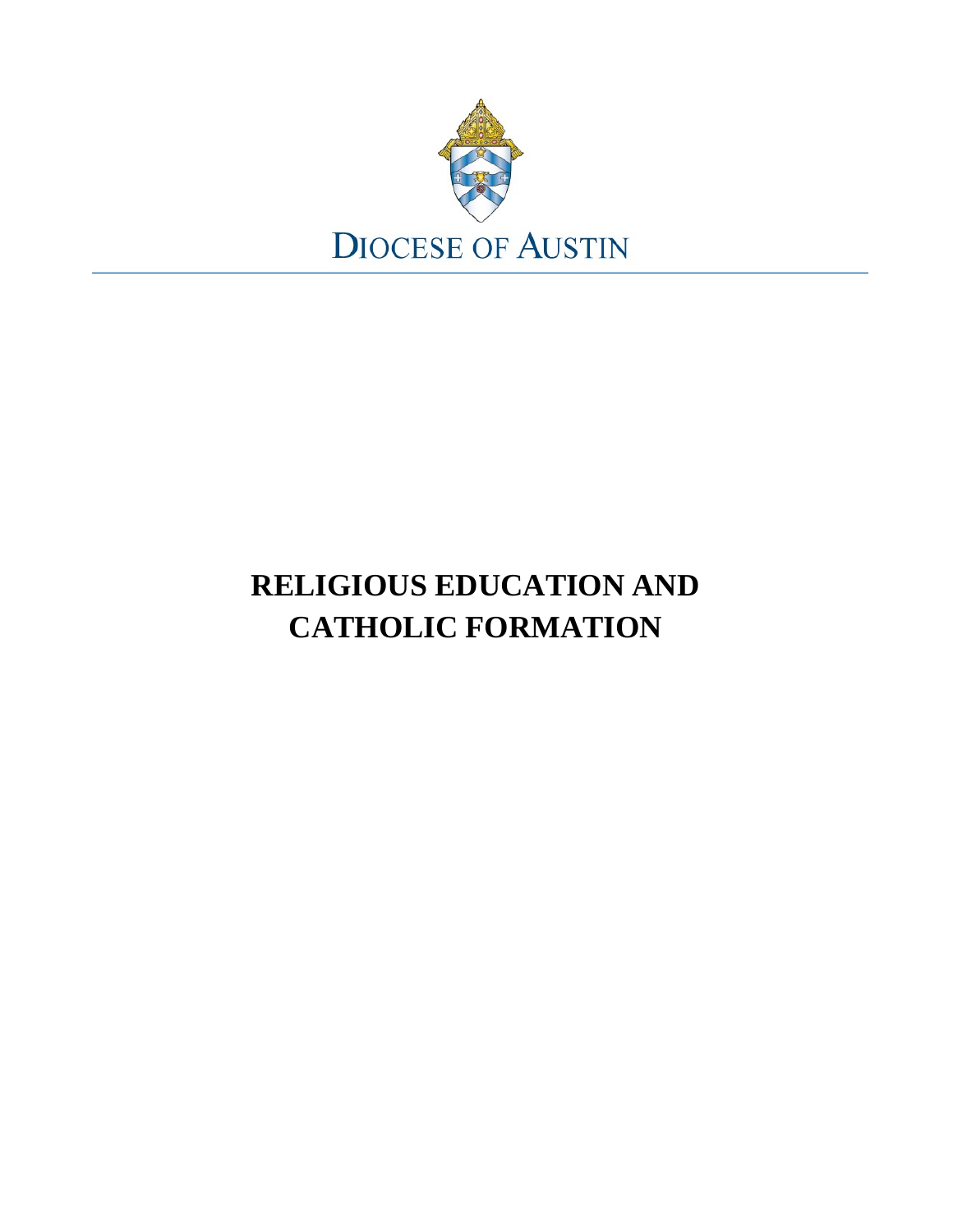

# **Catechist and Religious Education Teacher Certification**

*2004*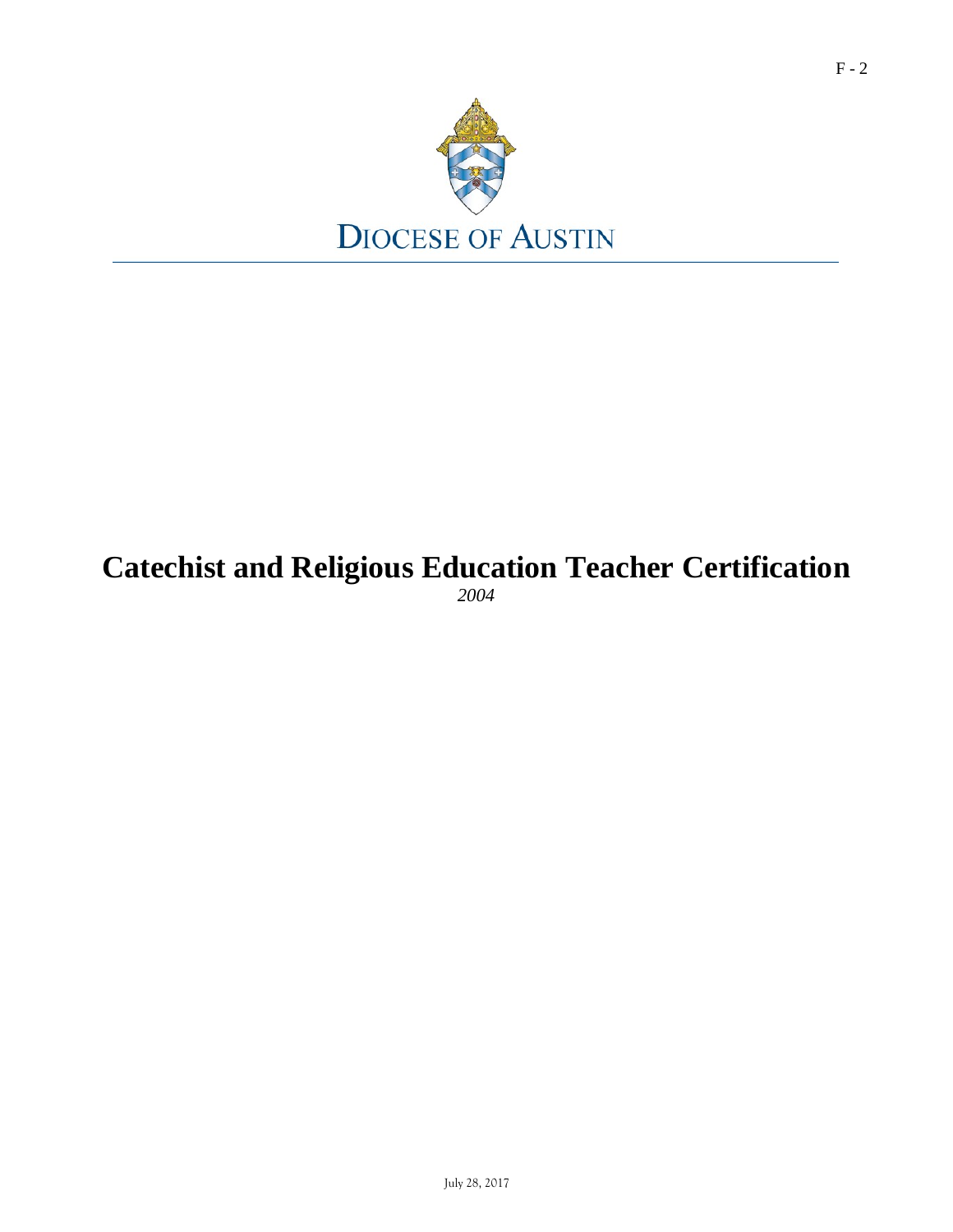#### I. Catechetical Mission Statement

The catechetical mission of the Diocese of Austin is to journey with and to empower parish catechetical leaders to strengthen their faith and to be effective witnesses of the Gospel of Jesus Christ.

#### II. Vision of Success

Parishes are rich in numbers of people who, in community, are:

- A. Committed Catholic Christians who live their faith and evangelize by their Church lives, work lives, and society in general
- B. Truly Christian disciples acting justly and spreading the Gospel
- C. Fully participating in parish life as Eucharistic people
- D. Seeking leadership roles within the Church
- E. Generously serving others
- F. Experiencing conversion of heart and life
- G. Actively participating in and supporting adult formation
- H. Parents who accept their responsibility as being the primary educators in the faith of their children

#### III. Called to the Ministry of Catechesis

- A. The *General Directory for Catechesis* (hereafter GDC) speaks of the important call to the ministry of catechesis.
	- 1. It states that, "In all the ministries and services which the particular Church performs to carry out its mission of evangelization, catechesis occupies a position of importance" (GDC 219).
	- 2. The Directory goes on to say that the call to the ministry of catechesis springs from the sacrament of baptism and is strengthened in the sacrament of confirmation.
	- 3. The call to be a catechist is a personal call of Jesus Christ and is articulated by the local church and the Bishop.
	- 4. It also recognizes that all persons responding to the call do so according to their particular situations.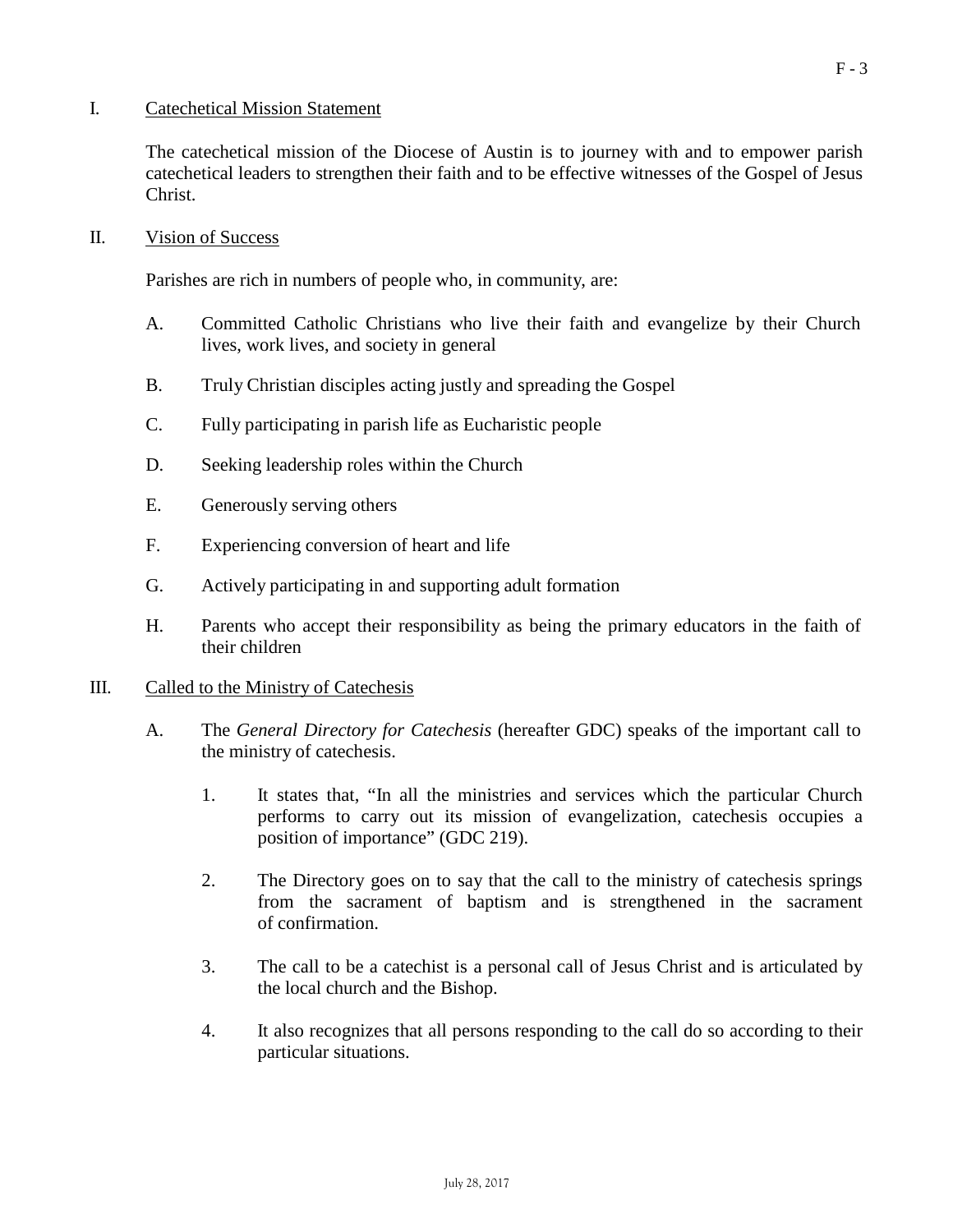a. Some are called to serve in a parish catechetical program while others are called to serve as a Catholic school religion teacher. Yet, the response to this call includes the willingness to give time and talent not only in catechizing others but also to a commitment to continue one's own faith formation.

#### IV. Commitment to the Ministry of Catechesis

- A. In answering the call, catechists become witnesses to the faith by sharing their faith commitment through Word, worship, service, experience, and prayer.
- B. In making a commitment, catechists/Catholic School teachers become responsible for:
	- 1. Continuing their spiritual development through taking time to nourish their personal relationship with the Lord
	- 2. Becoming aware of and faithfully attempting to witness and teach only authentic Church teachings
	- 3. Continuing their personal and educational development through attendance at courses and workshops
	- 4. Attending all class sessions and any other in-services required by the parish and the Diocese of Austin, preparing lessons, and organizing age-appropriate materials needed for class activities
	- 5. Providing a positive classroom atmosphere
	- 6. Regularly evaluating their own teaching techniques, being sensitive to cultural differences, and special needs of students
	- 7. Collaborating with and affirming parents as the primary educators of their children's faith formation

#### V. Catechist Certification Requirements

The *Catechist Certification Booklet* outlines the levels of catechetical certification and explains the process of becoming a certified catechist. All catechesis are strongly encouraged to work towards full certification.

- A. By 2018, all Directors of Religious Education must either be certified by the Diocese of Austin or have earned a degree in Theology or the equivalent from a Catholic college or university.
	- 1. Catholic school teachers are required to complete level one certification.
	- 2. Catholic school religion teachers are required to complete full certification or to have earned a degree from a Catholic college or university.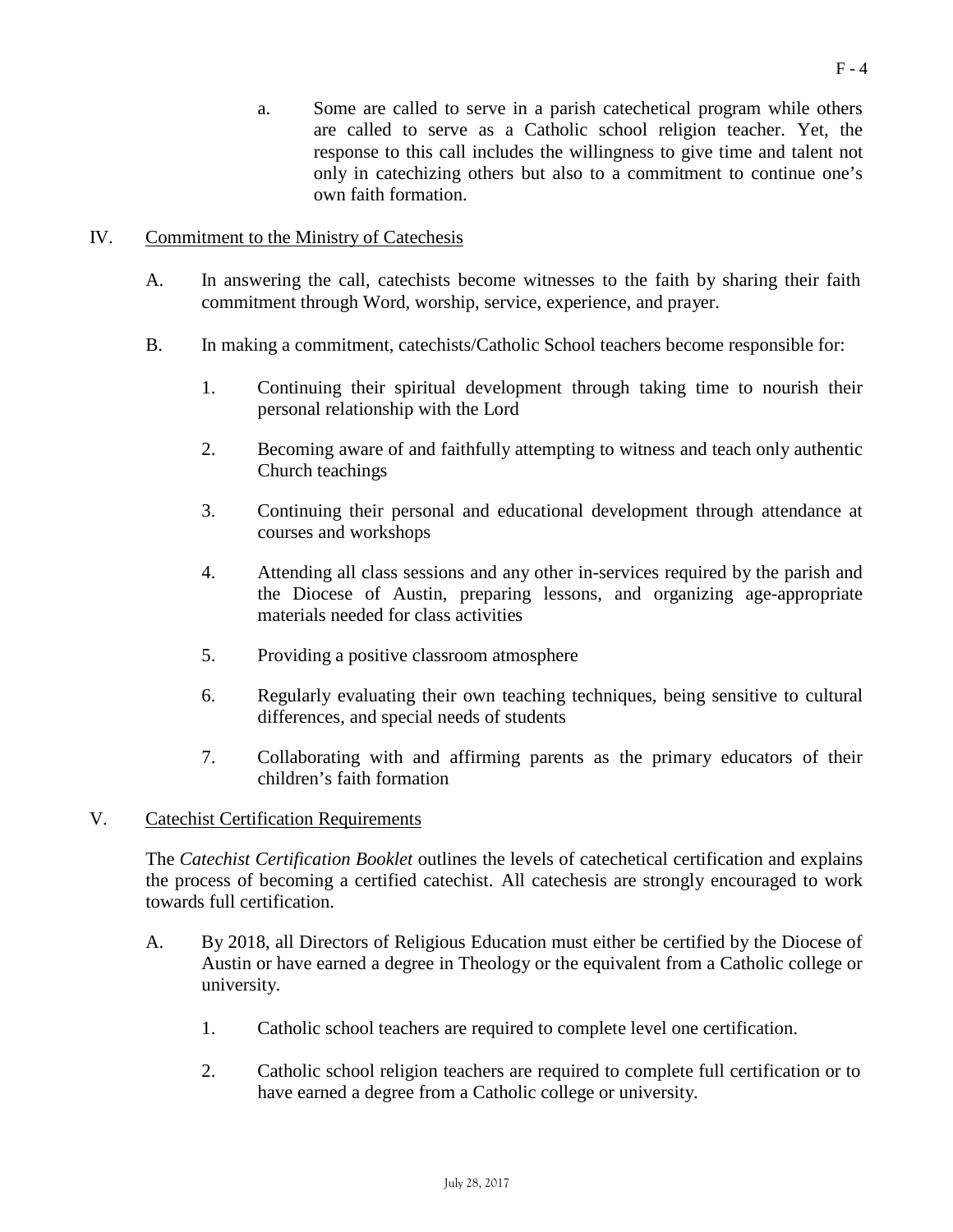B. Consult the *Catechist Certification Handbook* located on the Diocese of Austin website under the "Religious Education and Formation" resource tab.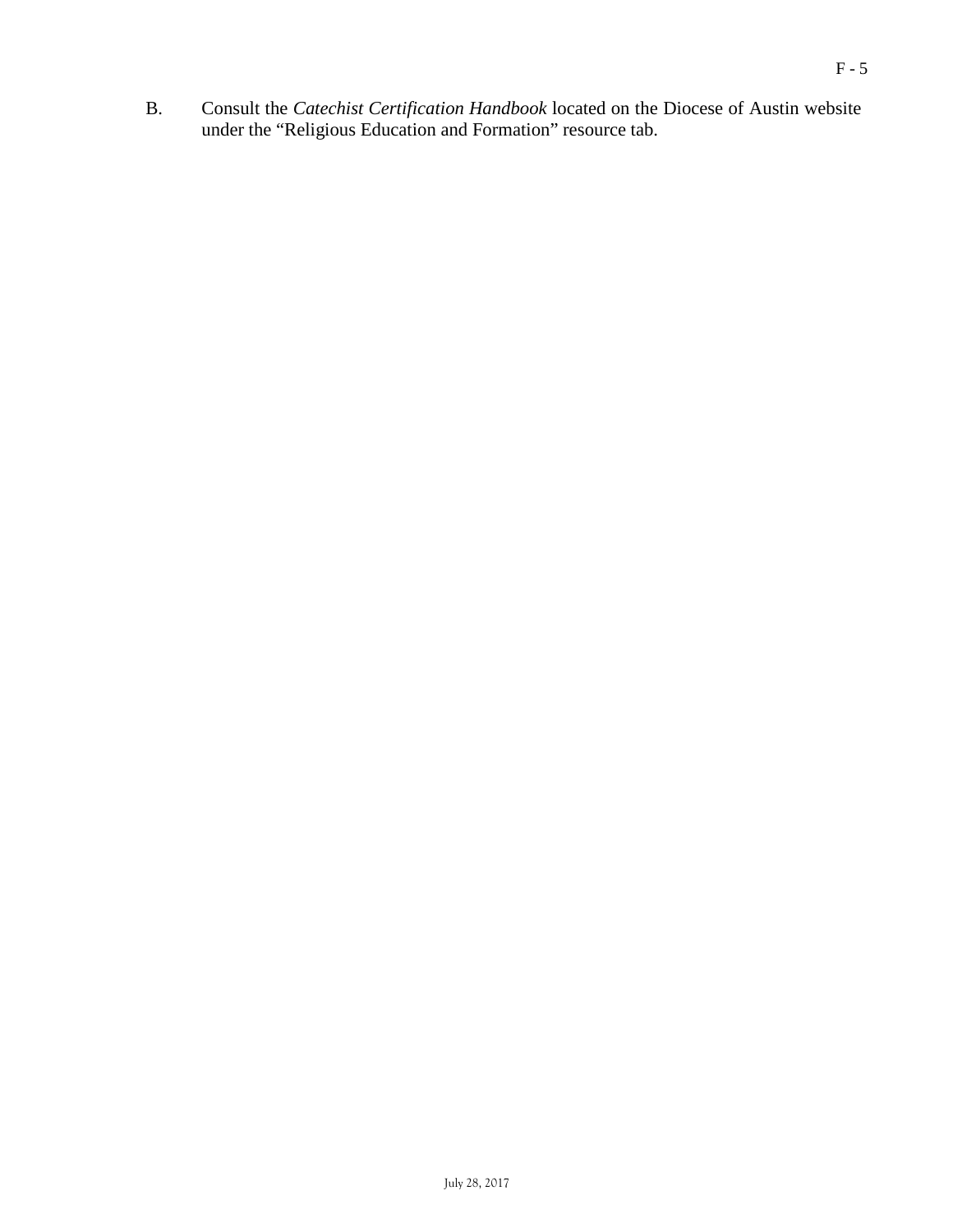

### **Policy on Sacramental Preparation for Catholic Schools**

*Effective June 1, 2004*

- I. Children who attend Catholic schools should participate in their local parish catechetical program for preparation of and the reception of the sacraments as directed by the pastor. "The parish is the most important locus in which the Christian community is formed and expressed" (GDC 257).
- II. If the parents wish to supplement the catechetical program with additional resources, the material should be on the list approved by the USCCB.
	- A. This list is available from the parish or the diocesan Department of Religious Education and Formation.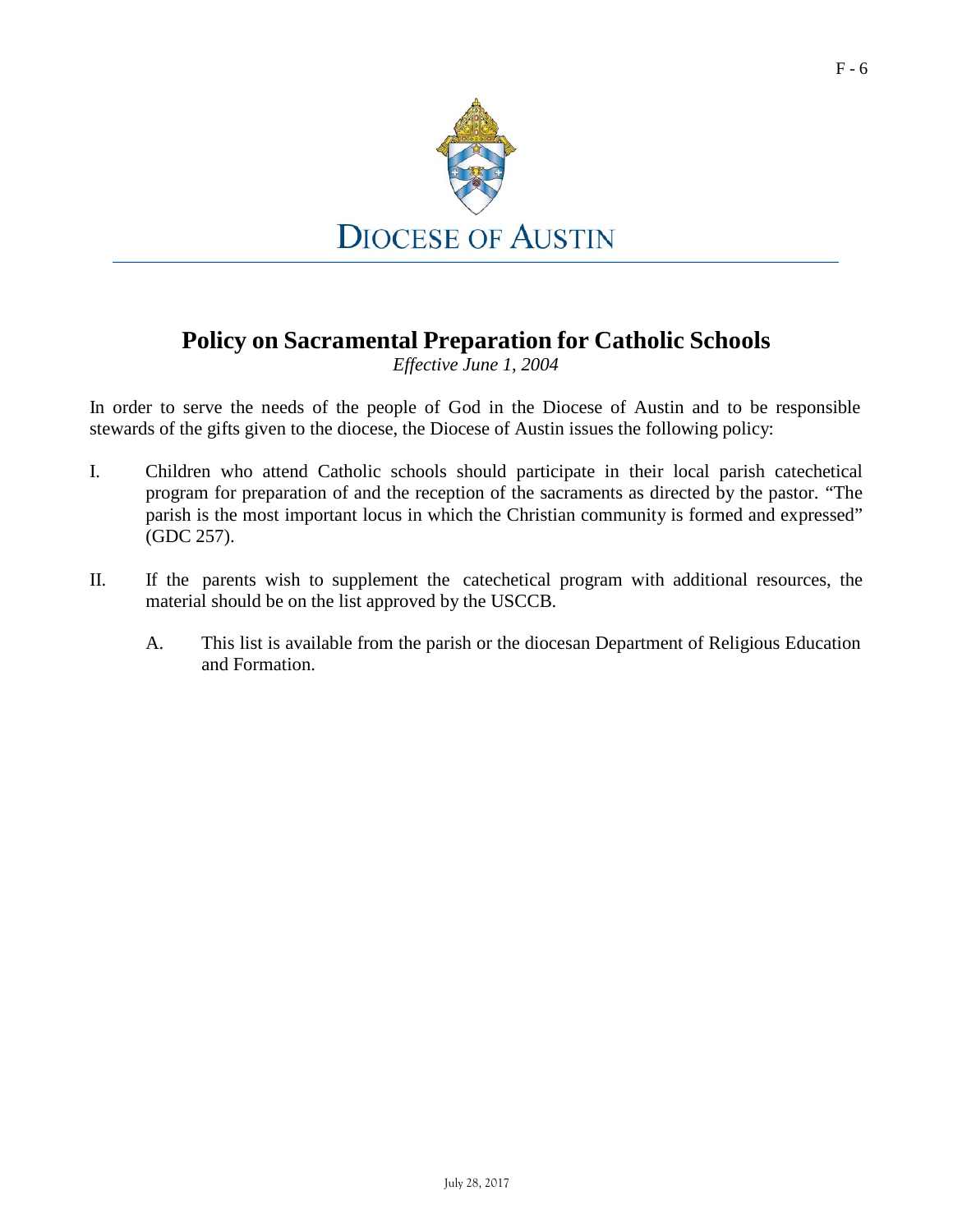

### **Policy on Home Schooling**

- I. Parents are the primary educators of their children in the Catholic faith.
	- A. They have the responsibility of awakening a sense of God, beginning the formation of a sense of conscience and celebrating the loving presence of God in their families.
	- B. They also have the responsibility of participating with their children in their local parish community, "the pre-eminent place for catechesis" (*Catechesi Tradendae* 67).
- II. Children who are home schooled by their parents in academic subjects should participate in their local parish catechetical programs for preparation of and reception of the sacraments and to participate fully in the life of their parish. "The parish is the most important locus in which the Christian community is formed and expressed" (GDC 257).
	- A. At times, parents who home school their children in the faith may request an exception in particular cases.
		- 1. They should notify the pastor or his designate of their intention to home school the child in religious education and/or sacramental preparation.
		- 2. The pastor or his designate needs to assess the child's understanding, disposition, and readiness before a sacrament is conferred.
		- 3. The pastor or his designate should talk with the parents about the value of formal teaching of the faith in a parish setting and the importance of the participation of their children in the life of the parish.
		- 4. They must use catechetical materials approved by the diocese.
	- B. If the parents wish to supplement the catechetical program with additional resources, the material should be on the list approved by the USCCB.
		- 1. This list is available from the parish or the diocesan Office of Religious Education and Formation.
		- 2. The Office of Religious Education and Formation can assist parents who are home schooling their children with questions regarding sacramental preparation.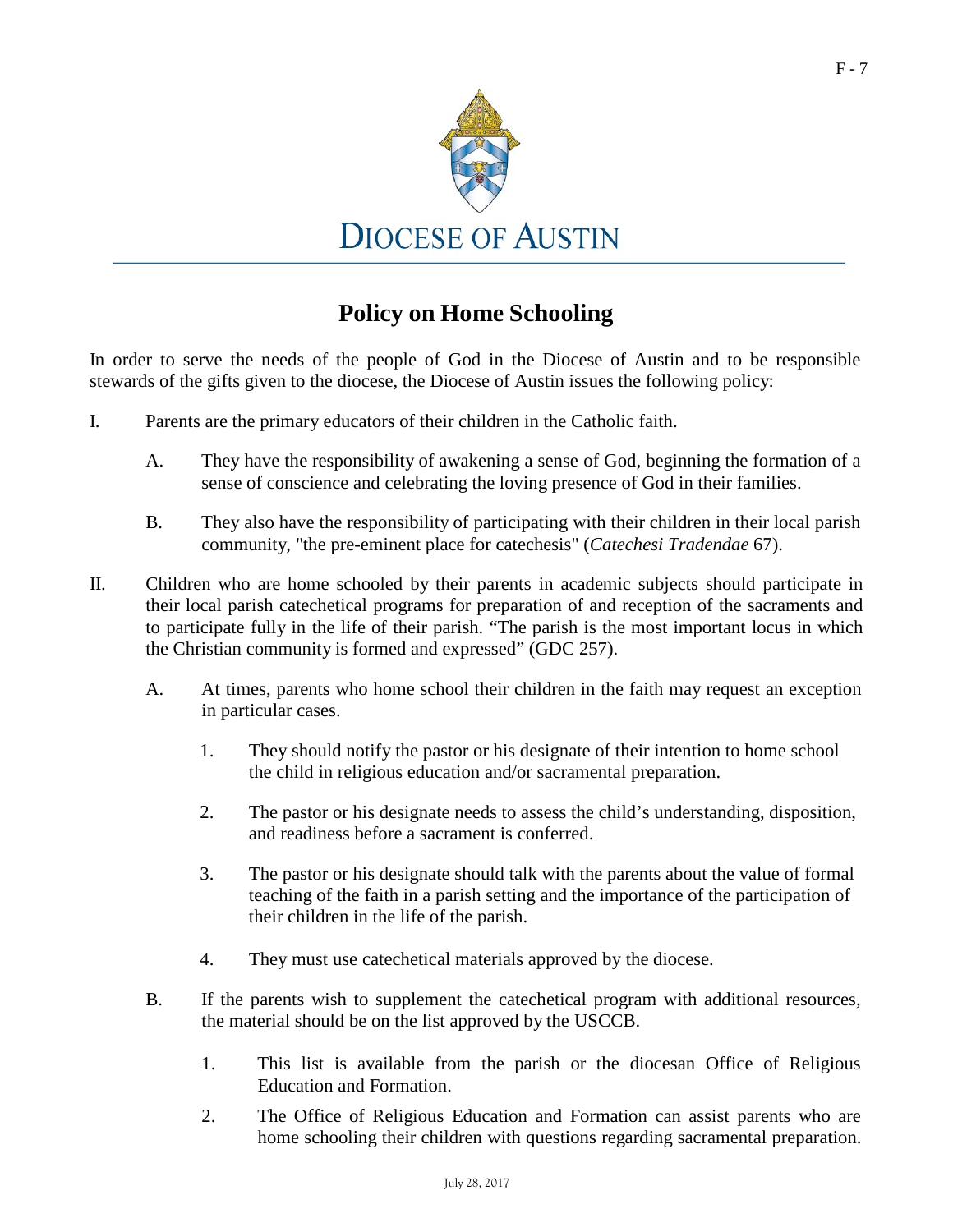

### **Policy on the Celebration of the Quinceañera**

*Effective Sept. 24, 2004*

- I. The celebration of the Quinceañera is a custom of the Mexican culture that is often celebrated among families who celebrate their faith in the parishes of the Diocese of Austin.
	- A. This is an opportunity for evangelization for the young woman or man and for the family and friends.
	- B. Parishes are encouraged to provide a way to respond to the requests for families who want to celebrate this time of blessing in their lives.
- II. The following recommended guideline is a way to encourage and support the celebration of the Quinceañera in the local parish.
	- A. Parishes with an identified Hispanic population will be most affected by this request; however, other parishes may also find themselves presented with this opportunity.
	- B. All parishes are encouraged to celebrate the Quinceañera when approached by the faithful.
	- C. Formation includes the process of
		- 1. Faith Formation
			- a. It is recommended that no more than six (6) months of religious education class can be expected or required of the quinceañera girl or boy prior to the celebration of the quinceañera.
			- b. This may be accomplished by attending ongoing religious education classes and/or the confirmation class.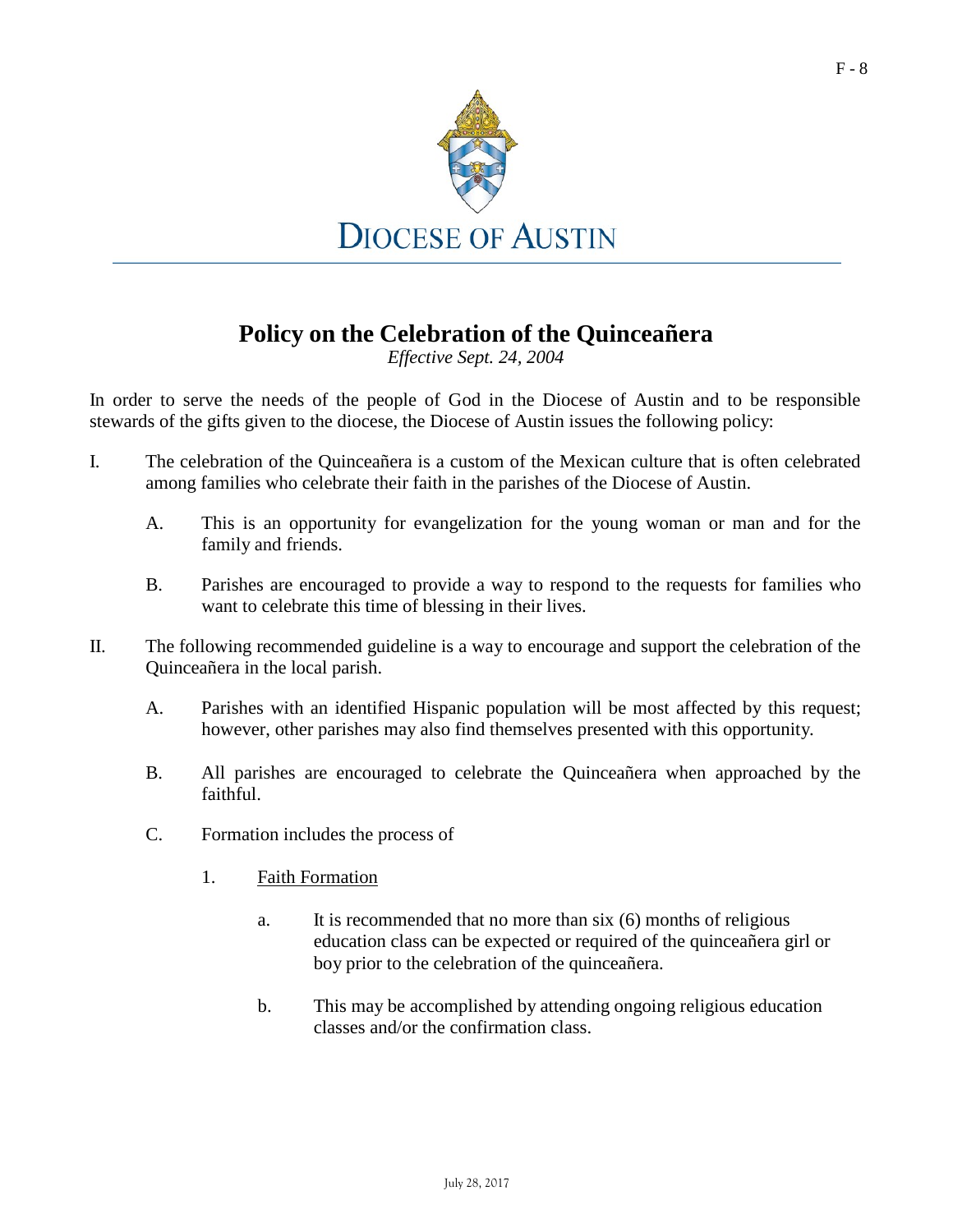- 2. Sacraments
	- a. It is required that the sacraments of baptism, first Communion, and first reconciliation be completed.
	- b. It is required that confirmation be completed or in the process of completion.
- 3. Reservation of Ritual Date at Parish
	- a. The party seeking the reservation of a date to celebrate the quinceañera should contact the parish six (6) months to one (1) year in advance.
- 4. Celebration of the Quinceanera
	- a. See *Supplementary Norms* 54.
- III. All Quinceañeras will be celebrated according to the *Order of Blessing on the Fifteenth Birthday* as published by the USCCB.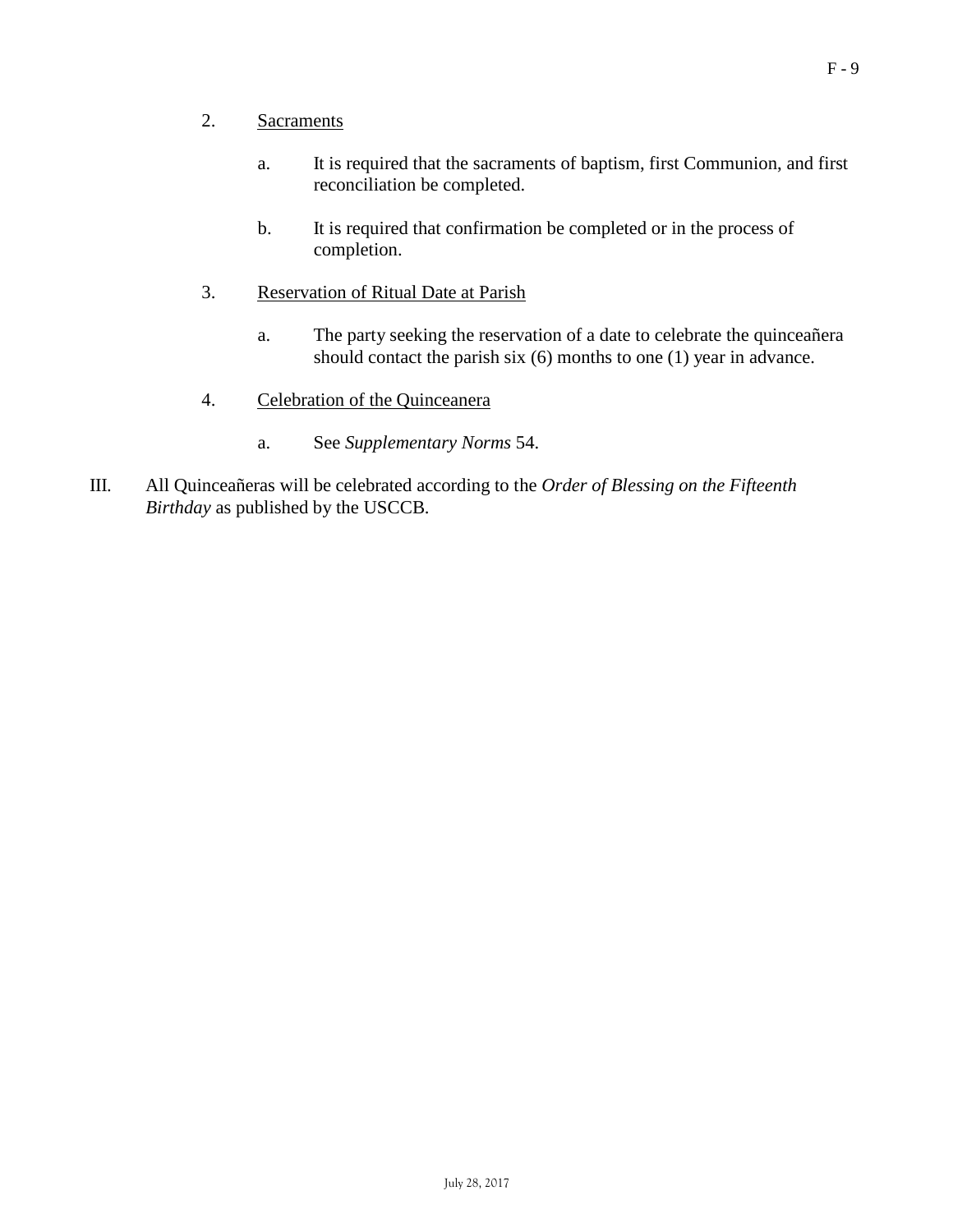

### **Lineamiento sobre la Celebración de la Quinceañera**

*Efectivo a partir del 24 de Septiembre del 2004*

Con el fin de atender las necesidades del pueblo de Dios en la Diócesis de Austin y de ser administradores responsables de los dones dados, la Diócesis de Austin emite la siguiente política:

- I. La celebración de la Quinceañera es una costumbre de la cultura mexicana que se celebra a menudo entre las familias que celebran su fe en las parroquias de la Diócesis de Austin.
	- A. Como muchas celebraciones de los sacramentos y de las cosas importantes en las vidas de la gente, esto es una oportunidad para la evangelización de los jóvenes (mujeres u hombres), y para la familia y los amigos.
	- B. Se exhorta a las parroquias que proporcionen una manera de responder a las necesidades de las familias que desean celebrar este tiempo de bendición en sus vidas.
- II. Las siguientes directivas recomendadas es una manera de exhortar y de apoyar la celebración de la Quinceañera en la parroquia a nivel local.
	- A. Las parroquias identificadas con una población hispana serán las más afectadas por esta petición; sin embargo, otras parroquias pueden también tomar esta oportunidad.
	- B. Se exhorta a todas las parroquias que celebren la Quinceañera cuando se acerquen los fieles con esa petición.
	- C. *La formación* incluye el proceso de:
		- 1. Formación de Fe
			- a. Se recomienda que no se espere o se requieran más de seis meses de clase de educación religiosa por parte de la muchacha o del muchacho antes de la celebración de la quinceañera.
			- b. Esto requisitos pueden ser cumplidos asistiendo a las clases en curso de educación religiosa y/o a las clases de confirmación.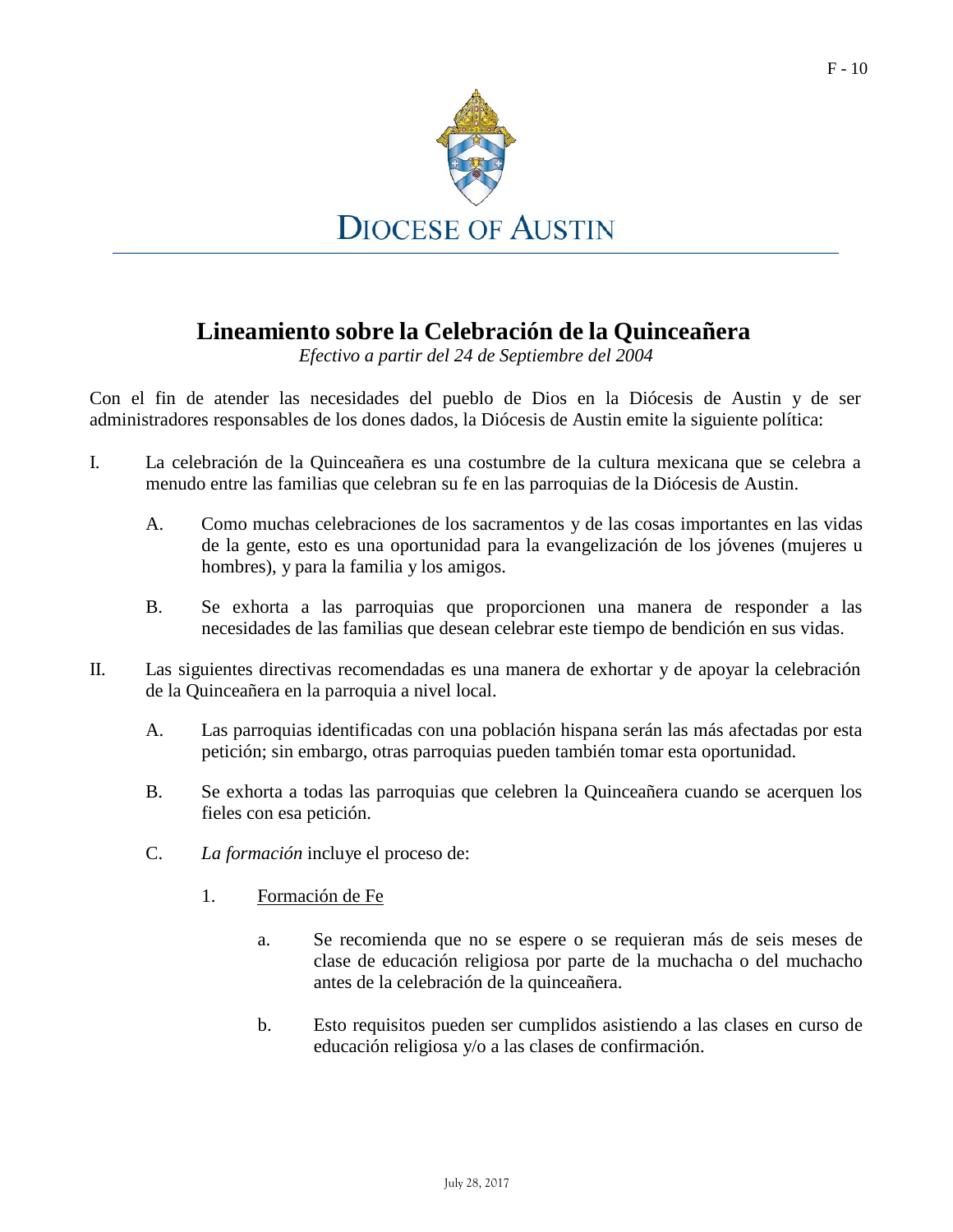#### 2. Sacramentos

- a. Se requiere que los sacramentos de bautismo, de primera comunión y de la primera reconciliación se hallan completado.
- b. Se requiere que la confirmación se haya completado o esté en proceso de completarse.
- 3. Reservación de la fecha ritual en la parroquia
	- a. Los interesados, quienes solicitan la reservación de una fecha para celebrar la quinceañera, deberán comunicarse con la parroquia de seis (6) meses a un (1) año de anticipación.
- 4. *Celebración* de la Quinceañera
	- a. Ver el número 54 de las *Normas Suplementarias*.
- III. Todas las quinceañeras se celebrarán de acuerdo con la publicación de la Conferencia de Obispos Católicos de los Estados Unidos (USCCB por sus siglas en inglés), *Orden de la Bendición al cumplir quince años*.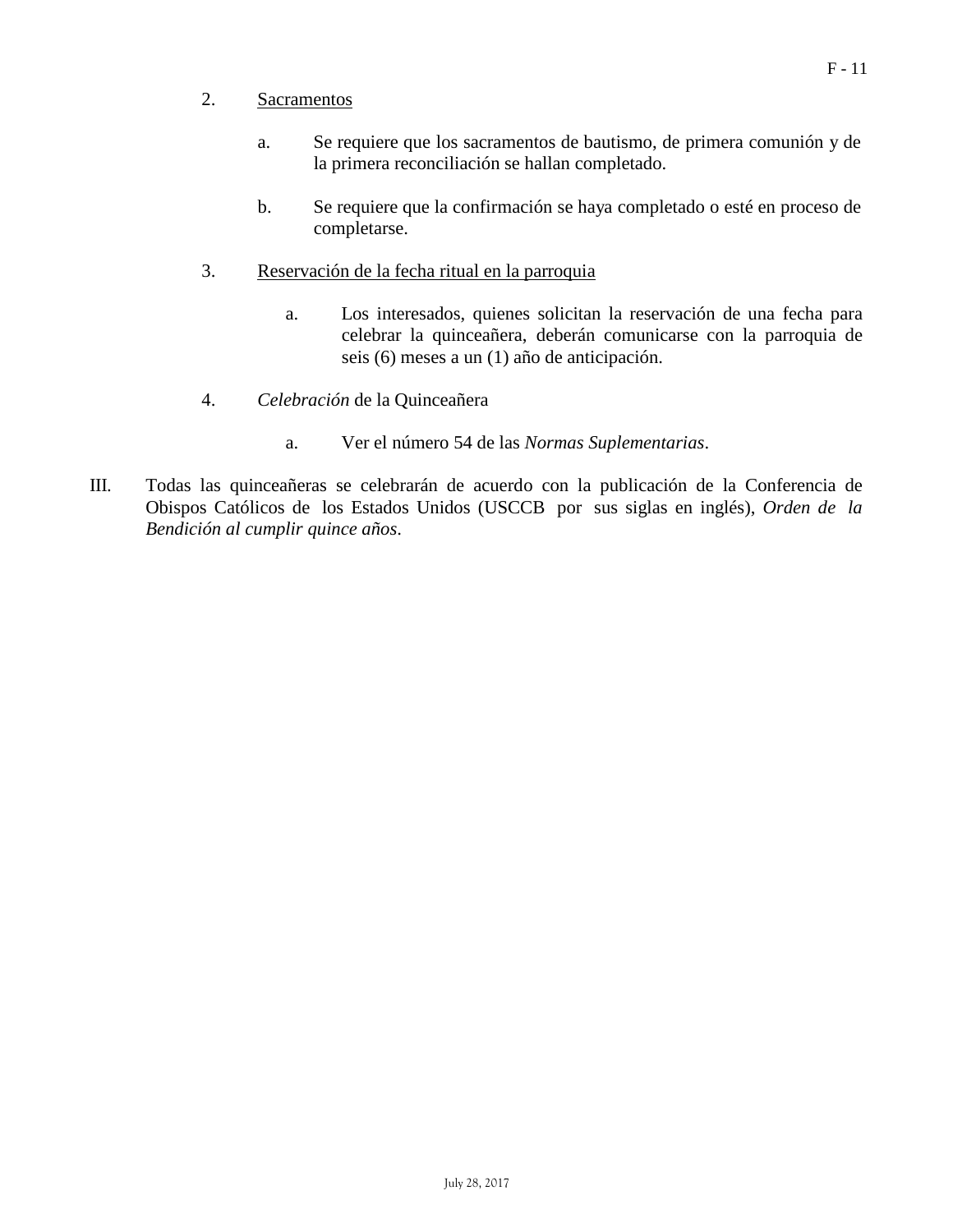

### **Policy on the Institute for Spiritual Direction**

*Effective 2005*

- I. The Institute for Spiritual Direction is a three (3) year program open to practicing Catholics to prepare them for the ministry of spiritual direction.
	- A. Successful completion of the program leads to diocesan recognition as a spiritual director or retreat director.
- II. Before acceptance into the program, applicants will be asked to complete the following:
	- A. Diocesan Ethics and Integrity in Ministry Workshop
	- B. Criminal background check
	- C. Psychological testing
	- D. Spiritual autobiography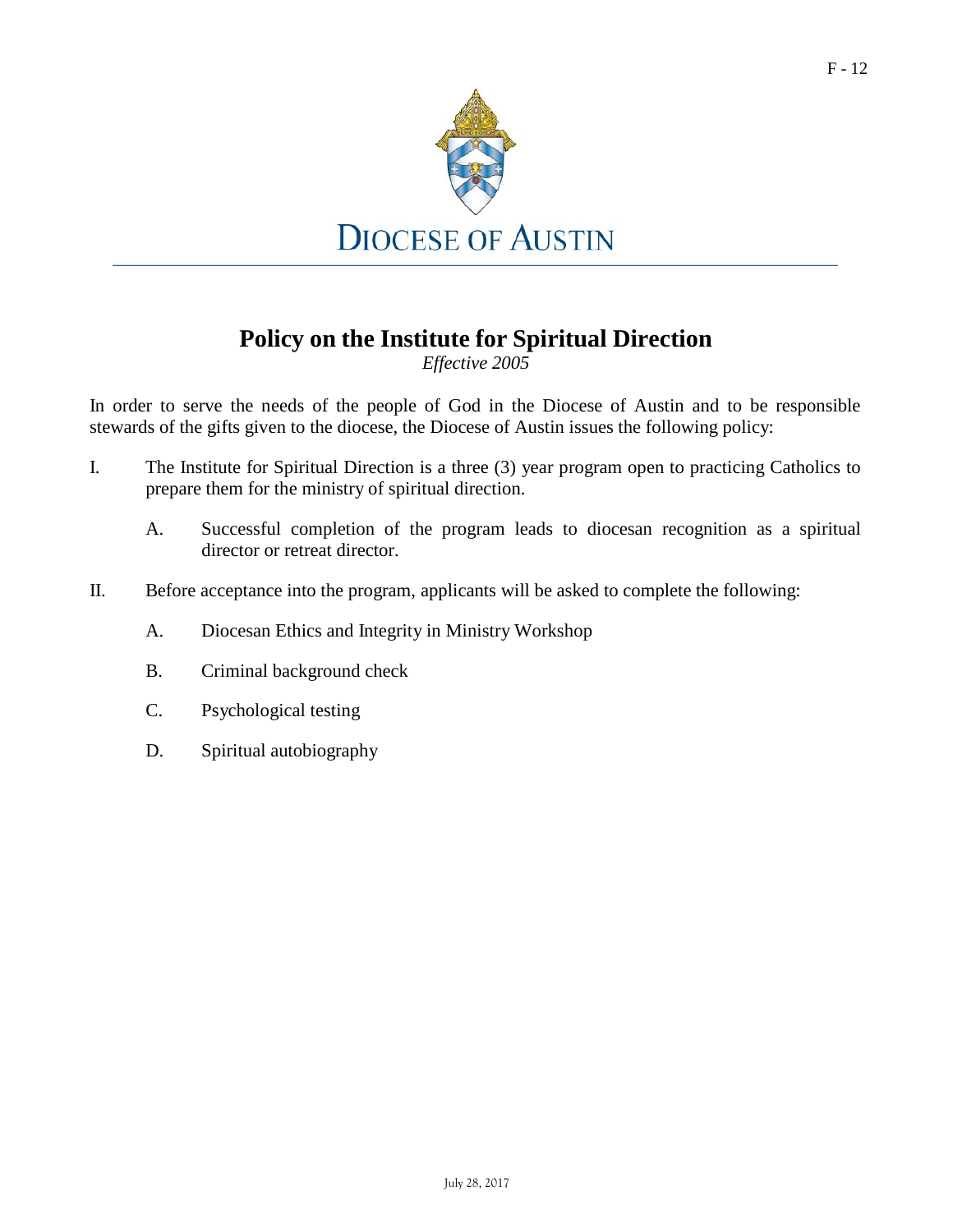

### **Policy on Natural Family Planning**

*Effective August 1, 2003*

- I. The Diocese of Austin is committed to upholding the Catholic Church's principles concerning marriage and family life as contained in *Gaudium Et Spes*, *Humanae Vitae*, *Familiaris Consortio*, *Donum Vitae*, and other related Church teachings.
	- A. It is our desire to provide the people of the diocese adequate formation in matters that support the Sacrament of Marriage and the right to life. Therefore, the diocese has adopted high standards with regard to the Natural Family Planning (hereafter NFP) Program.
- II. In order to "safeguard the holiness of marriage so that it may always be lived in its entire human and Christian fullness and render life of parents and children easier and more joyous, to render living together in human society more fraternal and peaceful, in faithfulness to God's design for the world," (*Humanae Vitae* 30) the Diocese of Austin has established the following policy:
	- A. The Diocese of Austin has adopted the standards for diocesan NFP programs as established by the United States Conference of Catholic Bishops Pro-Life Activities Committee.
		- 1. Available at [www.usccb.org/prolife](http://www.usccb.org/prolife) or from the diocesan Office of Pro-Life Activities and Chaste Living.
	- B. The Diocese of Austin has adopted additional standards that ensure the highest standards for the NFP program.
- III. There are four NFP programs approved for use in the Diocese of Austin:
	- A. Creighton Method
	- B. Billings Method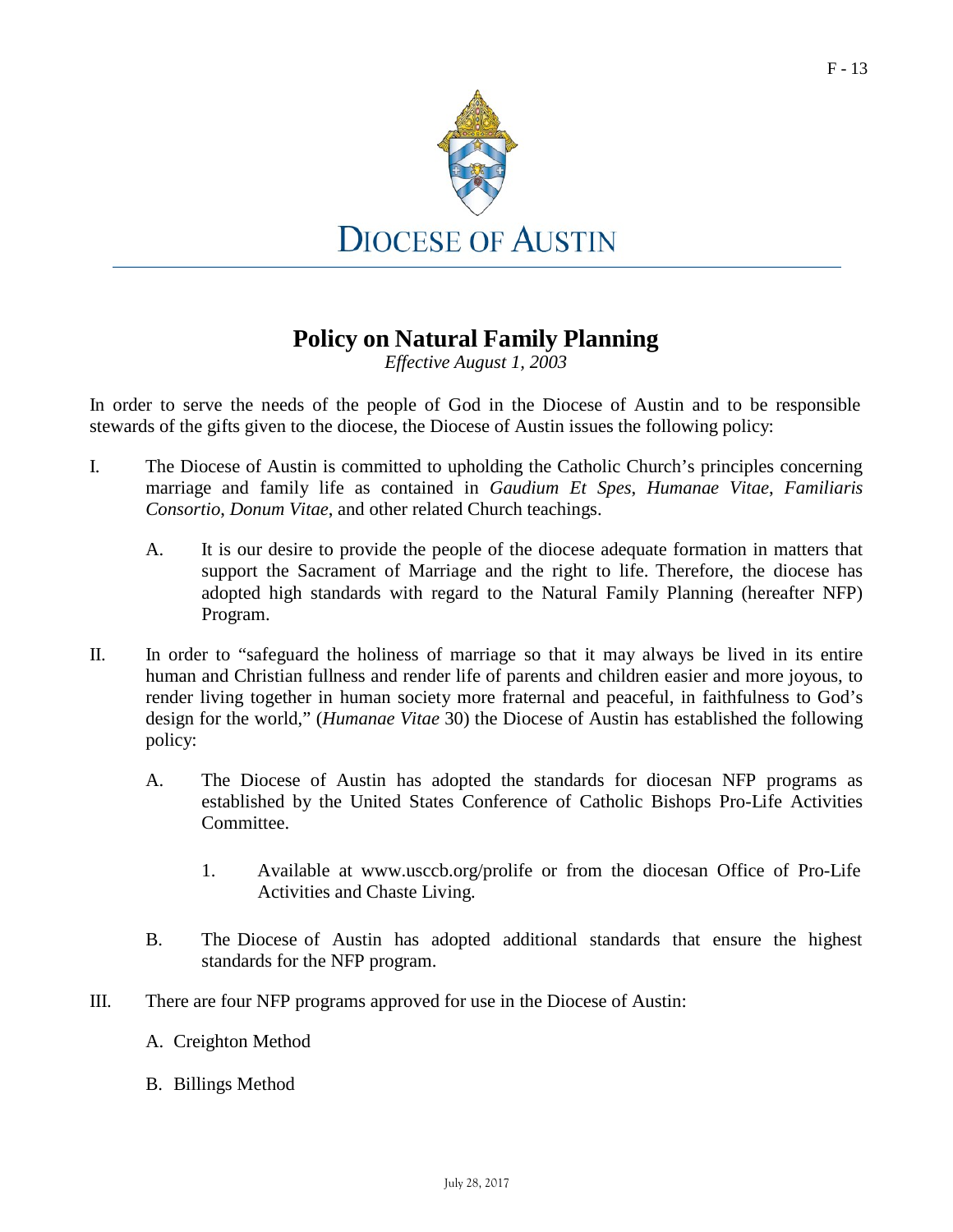- C. Sympto-Thermal Method (Couple to Couple League)
- D. Family of the Americas Ovulation Method
- IV. There are a number of quality NFP programs available. Any NFP program that is interested in teaching in the Diocese of Austin must meet not only the USCCB standards but also the following:
	- A. NFP teachers must have successfully completed a teacher training program recognized by the Diocese of Austin that includes an educational phase with certified instructors.
	- B. Teachers must have successfully completed a supervised practicum, which includes an on-site evaluation of the person's ability to teach by a nationally recognized team or diocesan team.
	- C. Teachers must be able to exhibit the ability to effectively manage difficult cycles, including breastfeeding women, normal length cycles with abnormalities, and long cycles (40 days or more) such as experienced by women with polycystic ovarian disease, etc.
	- D. Couples must be followed in private follow-up sessions for at least six months.
	- E. The certifying NFP program must have completed an effectiveness study on its own program.
	- F. Teachers must have completed the diocesan Ethics and Integrity in Ministry Workshop.
- V. Potential NFP instructors must contact the Diocese of Austin Office of Pro-Life Activities and Chaste Living for information on meeting these standards.
	- A. All NFP presentations and sessions must be coordinated through the diocesan Office of Pro-Life Activities and Chaste Living.
- VI. For more information on diocesan-approved NFP programs, visi[t](http://www.austindiocese.org/prolife) [www.austindiocese.org/prolife](http://www.austindiocese.org/prolife)